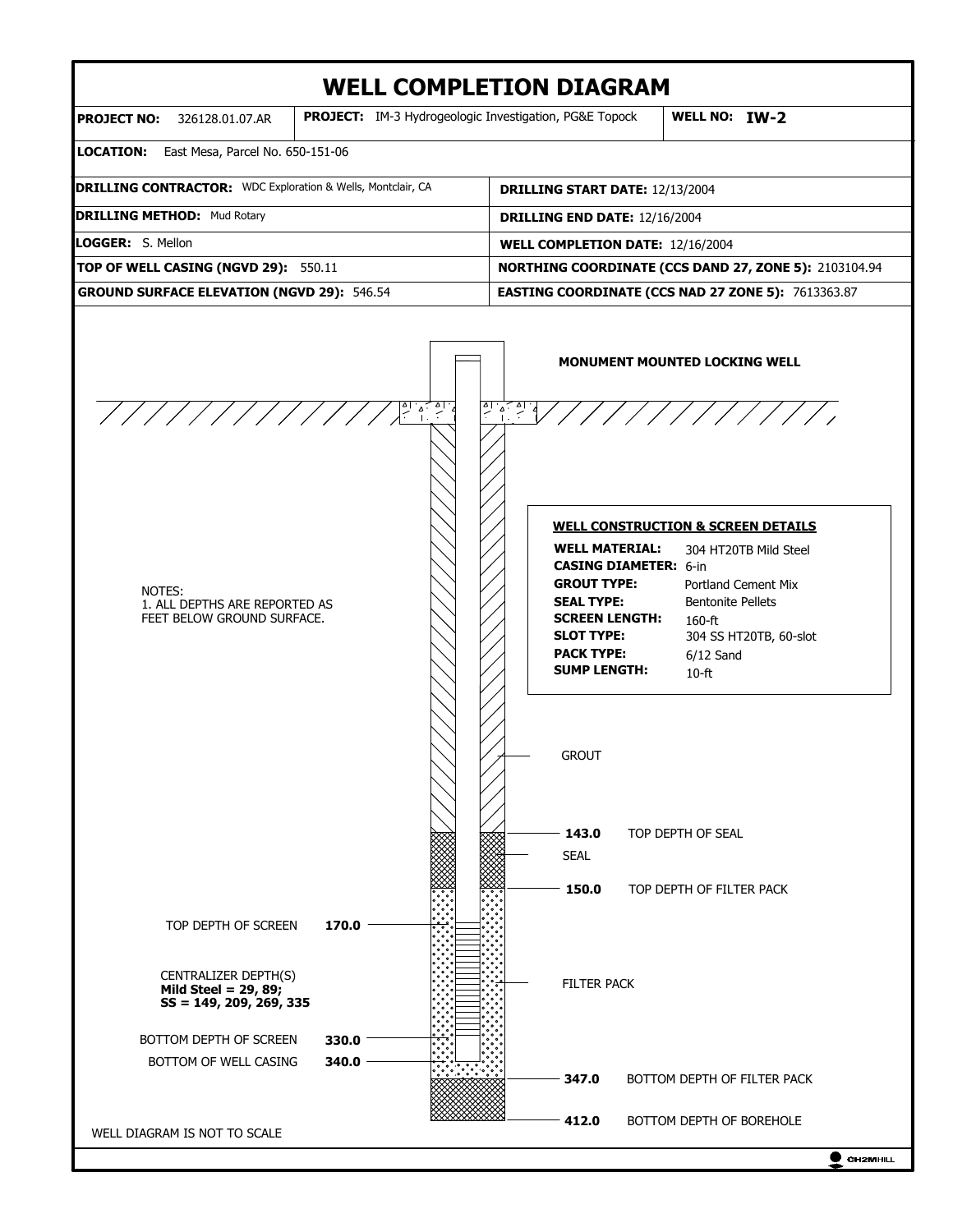| <b>PROJECT NAME:</b><br>IM-3 Hydrogeologic Investigation, PG&E Topock<br><b>SURFACE ELEVATION:</b><br>546.5 ft. MSL<br><b>DRILLING METHOD:</b><br>Mud Rotary<br>LOCATION: East Mesa, Parcel No. 650-151-06<br><b>SAMPLE</b><br><b>INTERVAL</b><br><b>DEPTH BGS</b><br>(feet)<br>$\mathbf 0$ | RECOVERY<br>(ft)<br><b>TYPE/<br/>NUMBER</b> | 2,103,104.94<br><b>USCS</b><br><b>CODE</b> | <b>NORTHING (CCS NAD 27 Z 5):</b> | 326128.01.07.AR<br><b>SOIL BORING LOG</b><br>HOLE DEPTH (ft):<br>412.0<br><b>EASTING (CCS NAD 27 Z 5):</b><br>7,613,363.87<br><b>WATER LEVEL (ft):</b><br><b>SOIL DESCRIPTION</b>    | <b>DRILLING CONTRACTOR:</b><br><b>DATE STARTED:</b><br>12/13/2004<br><b>DRILLING EQUIPMENT:</b><br><b>LOGGED BY:</b> | WDC Exploration & Wells, Montclair, CA<br>WDC 30K<br>S. Mellon                                                            | <b>DATE COMPLETED:</b><br>12/16/2004                                                                                                                                                                                                                                                               |  |
|---------------------------------------------------------------------------------------------------------------------------------------------------------------------------------------------------------------------------------------------------------------------------------------------|---------------------------------------------|--------------------------------------------|-----------------------------------|--------------------------------------------------------------------------------------------------------------------------------------------------------------------------------------|----------------------------------------------------------------------------------------------------------------------|---------------------------------------------------------------------------------------------------------------------------|----------------------------------------------------------------------------------------------------------------------------------------------------------------------------------------------------------------------------------------------------------------------------------------------------|--|
|                                                                                                                                                                                                                                                                                             |                                             |                                            |                                   |                                                                                                                                                                                      |                                                                                                                      |                                                                                                                           |                                                                                                                                                                                                                                                                                                    |  |
|                                                                                                                                                                                                                                                                                             |                                             |                                            |                                   |                                                                                                                                                                                      |                                                                                                                      |                                                                                                                           |                                                                                                                                                                                                                                                                                                    |  |
|                                                                                                                                                                                                                                                                                             |                                             |                                            |                                   |                                                                                                                                                                                      |                                                                                                                      |                                                                                                                           |                                                                                                                                                                                                                                                                                                    |  |
|                                                                                                                                                                                                                                                                                             |                                             |                                            |                                   |                                                                                                                                                                                      |                                                                                                                      |                                                                                                                           |                                                                                                                                                                                                                                                                                                    |  |
|                                                                                                                                                                                                                                                                                             |                                             |                                            |                                   |                                                                                                                                                                                      |                                                                                                                      |                                                                                                                           |                                                                                                                                                                                                                                                                                                    |  |
|                                                                                                                                                                                                                                                                                             |                                             |                                            |                                   |                                                                                                                                                                                      |                                                                                                                      |                                                                                                                           |                                                                                                                                                                                                                                                                                                    |  |
|                                                                                                                                                                                                                                                                                             |                                             |                                            |                                   |                                                                                                                                                                                      |                                                                                                                      |                                                                                                                           | <b>COMMENTS</b>                                                                                                                                                                                                                                                                                    |  |
|                                                                                                                                                                                                                                                                                             |                                             |                                            |                                   | SOIL NAME, USCS SYMBOL, COLOR,<br>PERCENT COMPOSITION, GRADING, GRAIN SHAPE, MINERALOGY,<br>DENSITY/CONSISTENCY, STRUCTURE, MOISTURE.                                                |                                                                                                                      | DRILLING OBSERVATIONS AND OPERATIONS,<br>DAILY START AND END TIMES , DRILL RATE,<br>REFUSALS, SAMPLING AND TESTING NOTES. |                                                                                                                                                                                                                                                                                                    |  |
| 200<br>205                                                                                                                                                                                                                                                                                  |                                             |                                            | <b>NO FORMAL LOG</b>              | -see boring log for well OW-2 completed ~50 ft north of IW-2<br>- began collecting chips at 200 ft at 10 ft intervals<br>- metamorphic angular rock fragments, typical chip size 5mm |                                                                                                                      | of core or chips.<br>ft/hr<br>ft is 33 ft/hr                                                                              | Conductor casing set to 10 ft bgs, wash<br>casing to 200 ft bgs without collection<br>hard chatter from 178-186 ft, viscosity<br>$=$ 33sec, density = 8.8 lbs/gal, pH=8<br>penetration rate from 180-2000' is 100<br>chatter from 200-210 ft, slow hard<br>drilling, penetration rate from 200-220 |  |
| 210                                                                                                                                                                                                                                                                                         |                                             |                                            |                                   |                                                                                                                                                                                      |                                                                                                                      |                                                                                                                           | <b>CH2MHILL</b>                                                                                                                                                                                                                                                                                    |  |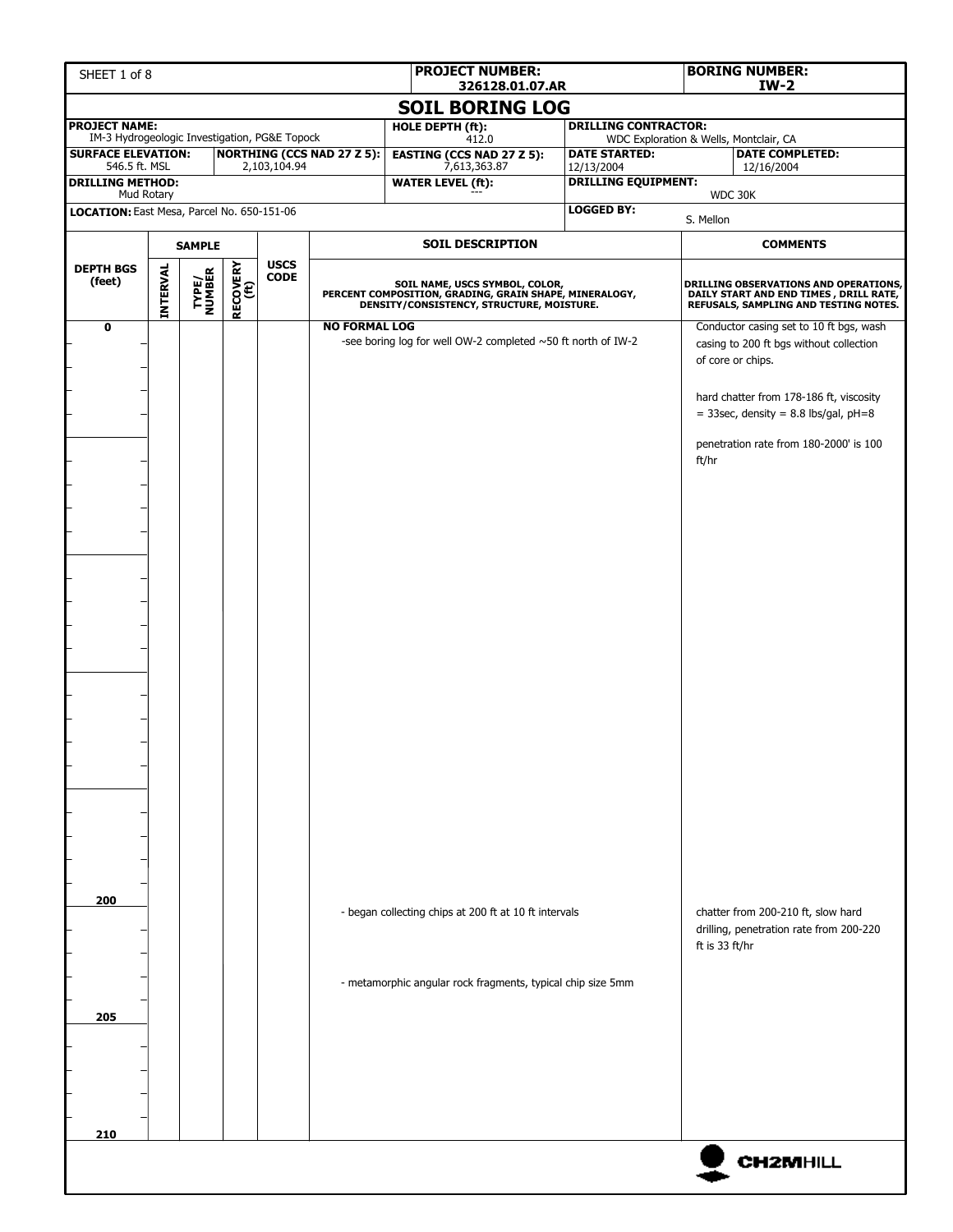| SHEET 2 of 8                                                          |          |                         |                         |              |                                   | <b>PROJECT NUMBER:</b><br>326128.01.07.AR                                                                                             |                                    |           | <b>BORING NUMBER:</b><br>$IW-2$                                                                                                 |  |
|-----------------------------------------------------------------------|----------|-------------------------|-------------------------|--------------|-----------------------------------|---------------------------------------------------------------------------------------------------------------------------------------|------------------------------------|-----------|---------------------------------------------------------------------------------------------------------------------------------|--|
|                                                                       |          |                         |                         |              |                                   | <b>SOIL BORING LOG</b>                                                                                                                |                                    |           |                                                                                                                                 |  |
| <b>PROJECT NAME:</b><br>IM-3 Hydrogeologic Investigation, PG&E Topock |          |                         |                         |              |                                   | <b>HOLE DEPTH (ft):</b><br>412.0                                                                                                      | <b>DRILLING CONTRACTOR:</b>        |           | WDC Exploration & Wells, Montclair, CA                                                                                          |  |
| <b>SURFACE ELEVATION:</b><br>546.5 ft. MSL                            |          |                         |                         | 2,103,104.94 | <b>NORTHING (CCS NAD 27 Z 5):</b> | <b>EASTING (CCS NAD 27 Z 5):</b><br>7,613,363.87                                                                                      | <b>DATE STARTED:</b><br>12/13/2004 |           | <b>DATE COMPLETED:</b><br>12/16/2004                                                                                            |  |
| <b>DRILLING METHOD:</b>                                               |          |                         |                         |              |                                   | <b>WATER LEVEL (ft):</b>                                                                                                              | <b>DRILLING EQUIPMENT:</b>         |           |                                                                                                                                 |  |
| Mud Rotary<br>LOCATION: East Mesa, Parcel No. 650-151-06              |          |                         |                         |              |                                   |                                                                                                                                       | <b>LOGGED BY:</b>                  |           | WDC 30K                                                                                                                         |  |
|                                                                       |          |                         |                         |              |                                   |                                                                                                                                       |                                    | S. Mellon | <b>COMMENTS</b>                                                                                                                 |  |
| <b>SAMPLE</b><br><b>DEPTH BGS</b>                                     |          | <b>USCS</b>             | <b>SOIL DESCRIPTION</b> |              |                                   |                                                                                                                                       |                                    |           |                                                                                                                                 |  |
| (feet)                                                                | INTERVAL | <b>TYPE/<br/>NUMBER</b> | <b>RECOVERY</b><br>(ft) | <b>CODE</b>  |                                   | SOIL NAME, USCS SYMBOL, COLOR,<br>PERCENT COMPOSITION, GRADING, GRAIN SHAPE, MINERALOGY,<br>DENSITY/CONSISTENCY, STRUCTURE, MOISTURE. |                                    |           | <b>DRILLING OBSERVATIONS AND OPERATIONS,</b><br>DAILY START AND END TIMES, DRILL RATE,<br>REFUSALS, SAMPLING AND TESTING NOTES. |  |
| 215                                                                   |          |                         |                         |              | <b>NO FORMAL LOG</b>              | - ang to subang metamorphic rock chips, typical chip size $\sim$ 3 mm                                                                 |                                    |           | slow drilling but no chatter, possible<br>circulation problems                                                                  |  |
| 220                                                                   |          |                         |                         |              | $~5$ mm                           | - ang to subang metamorphic rock fragments, typical chip size                                                                         |                                    |           | slow drilling but no chatter, penetration<br>rate from 220-240 ft is 46 ft/hr, not<br>running sanders, sand $= 2\%$             |  |
| 225                                                                   |          |                         |                         |              |                                   |                                                                                                                                       |                                    |           |                                                                                                                                 |  |
| 230                                                                   |          |                         |                         |              |                                   |                                                                                                                                       |                                    |           |                                                                                                                                 |  |
| 235                                                                   |          |                         |                         |              |                                   |                                                                                                                                       |                                    |           |                                                                                                                                 |  |
| 240                                                                   |          |                         |                         |              |                                   |                                                                                                                                       |                                    |           | penetration rate from 240-260' is 46<br>ft/hr, viscosity = 43 sec, density 9<br>lbs/gal, sand <0.5%, pH=8                       |  |
| 245                                                                   |          |                         |                         |              |                                   |                                                                                                                                       |                                    |           | <b>CH2MHILL</b>                                                                                                                 |  |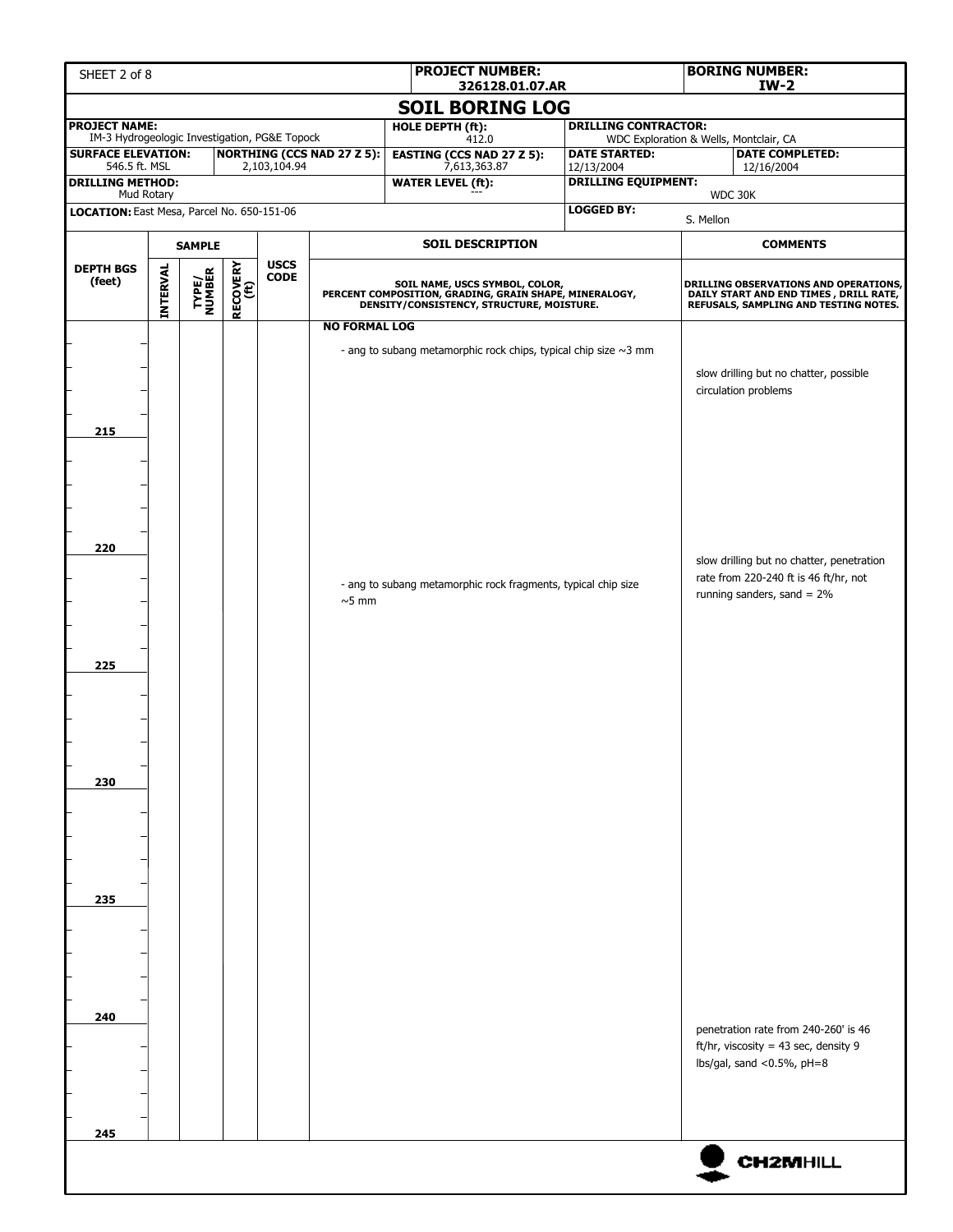| <b>PROJECT NUMBER:</b><br>SHEET 3 of 8<br>326128.01.07.AR             |                        |                 |                  |                      |                                      |                                                                                                                                       |                                                                       |              | <b>BORING NUMBER:</b><br>$IW-2$                                                                                           |  |  |
|-----------------------------------------------------------------------|------------------------|-----------------|------------------|----------------------|--------------------------------------|---------------------------------------------------------------------------------------------------------------------------------------|-----------------------------------------------------------------------|--------------|---------------------------------------------------------------------------------------------------------------------------|--|--|
|                                                                       | <b>SOIL BORING LOG</b> |                 |                  |                      |                                      |                                                                                                                                       |                                                                       |              |                                                                                                                           |  |  |
| <b>PROJECT NAME:</b><br>IM-3 Hydrogeologic Investigation, PG&E Topock |                        |                 |                  |                      |                                      | <b>HOLE DEPTH (ft):</b>                                                                                                               | <b>DRILLING CONTRACTOR:</b><br>WDC Exploration & Wells, Montclair, CA |              |                                                                                                                           |  |  |
| <b>SURFACE ELEVATION:</b>                                             |                        |                 |                  |                      | <b>NORTHING (CCS NAD 27 Z 5):</b>    | 412.0<br><b>EASTING (CCS NAD 27 Z 5):</b>                                                                                             | <b>DATE STARTED:</b>                                                  |              | <b>DATE COMPLETED:</b>                                                                                                    |  |  |
| 546.5 ft. MSL<br><b>DRILLING METHOD:</b>                              |                        |                 |                  | 2,103,104.94         |                                      | 7,613,363.87<br><b>WATER LEVEL (ft):</b>                                                                                              | 12/13/2004<br><b>DRILLING EQUIPMENT:</b>                              |              | 12/16/2004                                                                                                                |  |  |
| Mud Rotary                                                            |                        |                 |                  |                      |                                      |                                                                                                                                       |                                                                       |              | WDC 30K                                                                                                                   |  |  |
| LOCATION: East Mesa, Parcel No. 650-151-06                            |                        |                 |                  |                      |                                      |                                                                                                                                       | <b>LOGGED BY:</b>                                                     | S. Mellon    |                                                                                                                           |  |  |
| <b>SAMPLE</b>                                                         |                        |                 |                  |                      |                                      | <b>SOIL DESCRIPTION</b>                                                                                                               |                                                                       |              | <b>COMMENTS</b>                                                                                                           |  |  |
| <b>DEPTH BGS</b><br>(feet)                                            | <b>INTERVAL</b>        | TYPE/<br>NUMBER | RECOVERY<br>(ft) | <b>USCS<br/>CODE</b> |                                      | SOIL NAME, USCS SYMBOL, COLOR,<br>PERCENT COMPOSITION, GRADING, GRAIN SHAPE, MINERALOGY,<br>DENSITY/CONSISTENCY, STRUCTURE, MOISTURE. |                                                                       |              | DRILLING OBSERVATIONS AND OPERATIONS,<br>DAILY START AND END TIMES , DRILL RATE,<br>REFUSALS, SAMPLING AND TESTING NOTES. |  |  |
| 250                                                                   |                        |                 |                  |                      | <b>NO FORMAL LOG</b><br>$~\sim$ 3 mm | - ang to subang metamorphic rock fragments, typical chip size                                                                         |                                                                       |              |                                                                                                                           |  |  |
| 255                                                                   |                        |                 |                  |                      |                                      |                                                                                                                                       |                                                                       |              |                                                                                                                           |  |  |
| 260                                                                   |                        |                 |                  |                      |                                      | - typical chip size ~5 mm                                                                                                             |                                                                       | is 100 ft/hr | improved pump circulation and<br>penetration rate (~2100psi was 1300<br>psi); penetration rate from 260-280 ft            |  |  |
| 265                                                                   |                        |                 |                  |                      |                                      |                                                                                                                                       |                                                                       |              |                                                                                                                           |  |  |
| 270                                                                   |                        |                 |                  |                      |                                      | - typical chip size ~10 mm                                                                                                            |                                                                       |              |                                                                                                                           |  |  |
| 275                                                                   |                        |                 |                  |                      |                                      |                                                                                                                                       |                                                                       |              |                                                                                                                           |  |  |
| 280                                                                   |                        |                 |                  |                      |                                      |                                                                                                                                       |                                                                       |              | <b>CH2MHILL</b>                                                                                                           |  |  |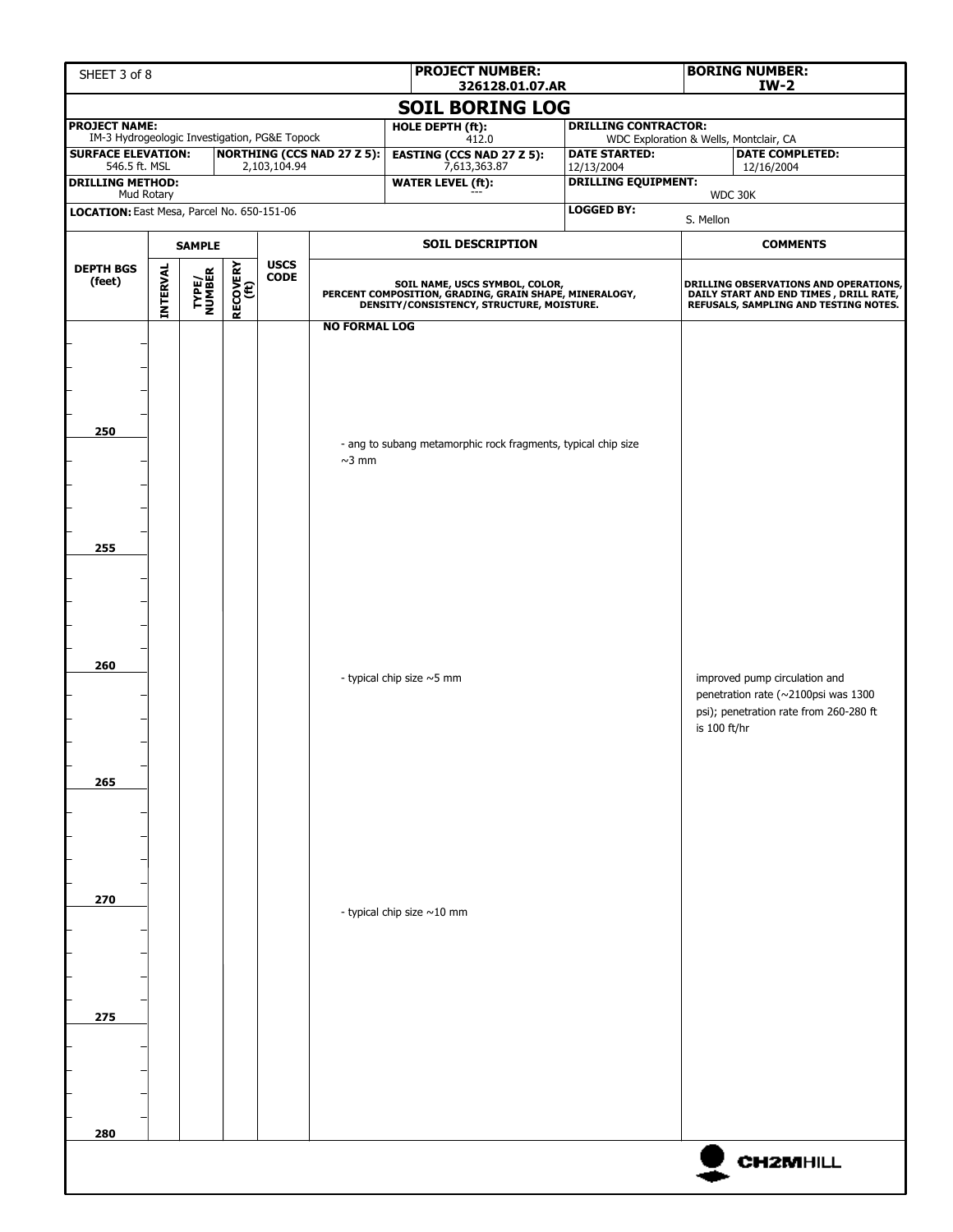| <b>PROJECT NUMBER:</b><br>SHEET 4 of 8<br>326128.01.07.AR             |                 |                 |                  |                            |                                      |                                                                                                                                       |  |                                          | <b>BORING NUMBER:</b><br>$IW-2$        |                                                                                                                          |  |
|-----------------------------------------------------------------------|-----------------|-----------------|------------------|----------------------------|--------------------------------------|---------------------------------------------------------------------------------------------------------------------------------------|--|------------------------------------------|----------------------------------------|--------------------------------------------------------------------------------------------------------------------------|--|
| <b>SOIL BORING LOG</b>                                                |                 |                 |                  |                            |                                      |                                                                                                                                       |  |                                          |                                        |                                                                                                                          |  |
| <b>PROJECT NAME:</b><br>IM-3 Hydrogeologic Investigation, PG&E Topock |                 |                 |                  |                            |                                      | HOLE DEPTH (ft):<br>412.0                                                                                                             |  | <b>DRILLING CONTRACTOR:</b>              | WDC Exploration & Wells, Montclair, CA |                                                                                                                          |  |
| <b>SURFACE ELEVATION:</b>                                             |                 |                 |                  |                            | <b>NORTHING (CCS NAD 27 Z 5):</b>    | <b>EASTING (CCS NAD 27 Z 5):</b>                                                                                                      |  | <b>DATE STARTED:</b>                     |                                        | <b>DATE COMPLETED:</b>                                                                                                   |  |
| 546.5 ft. MSL<br><b>DRILLING METHOD:</b>                              |                 |                 |                  | 2,103,104.94               |                                      | 7,613,363.87<br><b>WATER LEVEL (ft):</b>                                                                                              |  | 12/13/2004<br><b>DRILLING EQUIPMENT:</b> |                                        | 12/16/2004                                                                                                               |  |
| Mud Rotary<br>LOCATION: East Mesa, Parcel No. 650-151-06              |                 |                 |                  |                            |                                      |                                                                                                                                       |  | <b>LOGGED BY:</b>                        |                                        | WDC 30K                                                                                                                  |  |
|                                                                       |                 |                 |                  |                            |                                      |                                                                                                                                       |  |                                          | S. Mellon                              |                                                                                                                          |  |
| <b>SAMPLE</b>                                                         |                 |                 |                  |                            | <b>SOIL DESCRIPTION</b>              |                                                                                                                                       |  |                                          | <b>COMMENTS</b>                        |                                                                                                                          |  |
| <b>DEPTH BGS</b><br>(feet)                                            | <b>INTERVAL</b> | TYPE/<br>NUMBER | RECOVERY<br>(ft) | <b>USCS</b><br><b>CODE</b> |                                      | SOIL NAME, USCS SYMBOL, COLOR,<br>PERCENT COMPOSITION, GRADING, GRAIN SHAPE, MINERALOGY,<br>DENSITY/CONSISTENCY, STRUCTURE, MOISTURE. |  |                                          |                                        | DRILLING OBSERVATIONS AND OPERATIONS,<br>DAILY START AND END TIMES, DRILL RATE,<br>REFUSALS, SAMPLING AND TESTING NOTES. |  |
| 285                                                                   |                 |                 |                  |                            | <b>NO FORMAL LOG</b><br>$\sim$ 15 mm | - ang to subang metamorphic rock fragments, typical chip size                                                                         |  |                                          |                                        |                                                                                                                          |  |
| 290                                                                   |                 |                 |                  |                            |                                      |                                                                                                                                       |  |                                          |                                        | viscosity = 33 sec, density 9 lbs/gal,<br>$pH = 8$ , sand < $0.5\%$                                                      |  |
| 295                                                                   |                 |                 |                  |                            |                                      |                                                                                                                                       |  |                                          |                                        |                                                                                                                          |  |
| 300                                                                   |                 |                 |                  |                            | 5-10 mm                              | - ang to subang metamorphic rock fragments, typical chip size                                                                         |  |                                          | chatter                                |                                                                                                                          |  |
| 305                                                                   |                 |                 |                  |                            |                                      |                                                                                                                                       |  |                                          |                                        |                                                                                                                          |  |
| 310                                                                   |                 |                 |                  |                            |                                      | - same as above, typical chip size $\sim$ 3 mm                                                                                        |  |                                          |                                        |                                                                                                                          |  |
| 315                                                                   |                 |                 |                  |                            |                                      |                                                                                                                                       |  |                                          |                                        | <b>CH2MHILL</b>                                                                                                          |  |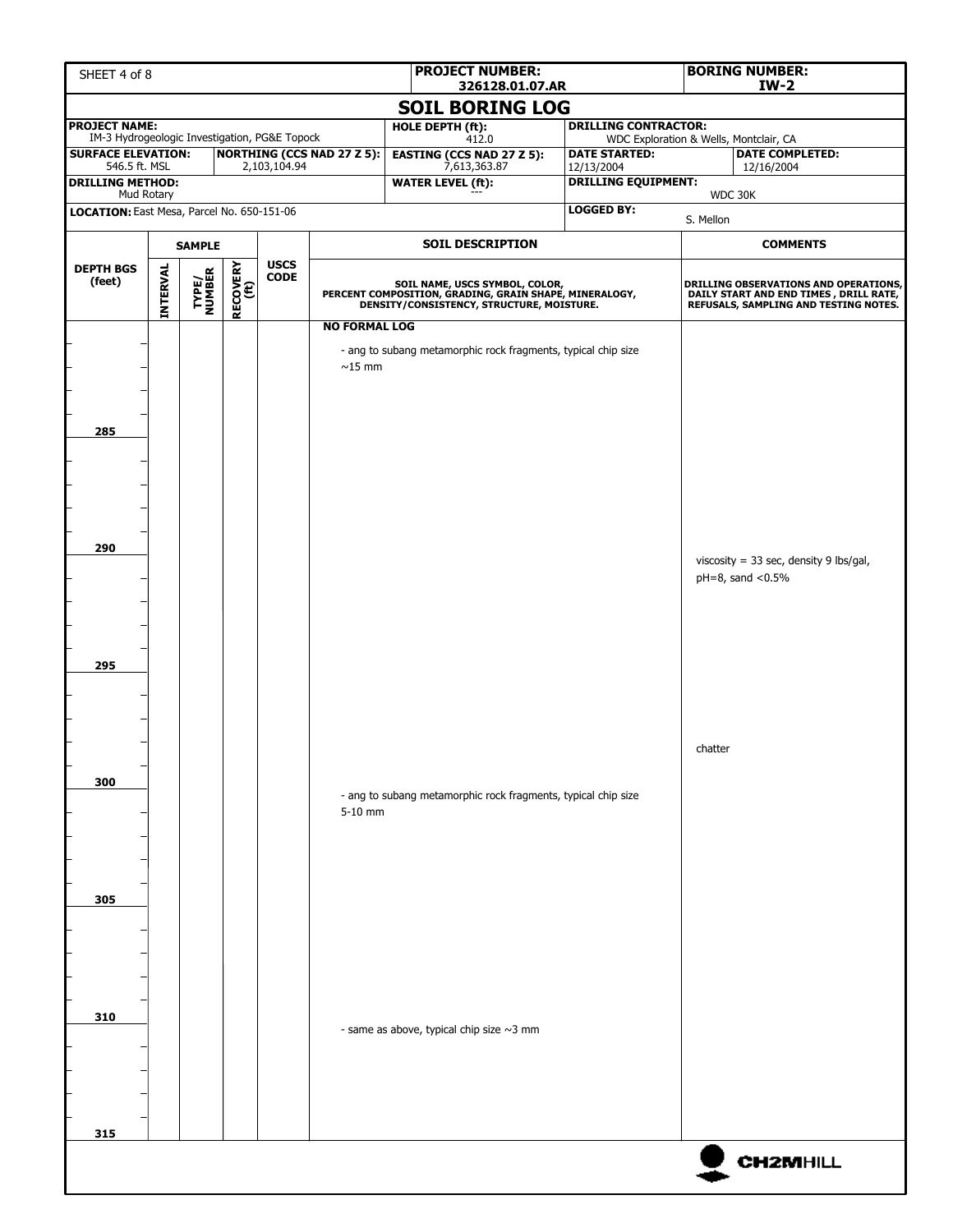| <b>PROJECT NUMBER:</b><br>SHEET 5 of 8<br>326128.01.07.AR                                           |                        |  |             |              |                                   |                                                                                                                                       |                            |                             | <b>BORING NUMBER:</b><br>$IW-2$                                                 |  |  |
|-----------------------------------------------------------------------------------------------------|------------------------|--|-------------|--------------|-----------------------------------|---------------------------------------------------------------------------------------------------------------------------------------|----------------------------|-----------------------------|---------------------------------------------------------------------------------|--|--|
|                                                                                                     | <b>SOIL BORING LOG</b> |  |             |              |                                   |                                                                                                                                       |                            |                             |                                                                                 |  |  |
| <b>PROJECT NAME:</b>                                                                                |                        |  |             |              |                                   | HOLE DEPTH (ft):                                                                                                                      |                            | <b>DRILLING CONTRACTOR:</b> |                                                                                 |  |  |
| IM-3 Hydrogeologic Investigation, PG&E Topock<br><b>SURFACE ELEVATION:</b>                          |                        |  |             |              | <b>NORTHING (CCS NAD 27 Z 5):</b> | 412.0<br><b>EASTING (CCS NAD 27 Z 5):</b>                                                                                             | <b>DATE STARTED:</b>       |                             | WDC Exploration & Wells, Montclair, CA<br><b>DATE COMPLETED:</b>                |  |  |
| 546.5 ft. MSL                                                                                       |                        |  |             | 2,103,104.94 |                                   | 7,613,363.87                                                                                                                          | 12/13/2004                 |                             | 12/16/2004                                                                      |  |  |
| <b>DRILLING METHOD:</b><br>Mud Rotary                                                               |                        |  |             |              |                                   | <b>WATER LEVEL (ft):</b>                                                                                                              | <b>DRILLING EQUIPMENT:</b> |                             | WDC 30K                                                                         |  |  |
| LOCATION: East Mesa, Parcel No. 650-151-06                                                          |                        |  |             |              |                                   |                                                                                                                                       | <b>LOGGED BY:</b>          | S. Mellon                   |                                                                                 |  |  |
| <b>SAMPLE</b>                                                                                       |                        |  |             |              |                                   | <b>SOIL DESCRIPTION</b>                                                                                                               |                            |                             | <b>COMMENTS</b>                                                                 |  |  |
| <b>RECOVERY</b><br>(ft)<br><b>INTERVAL</b><br><b>DEPTH BGS</b><br><b>TYPE/<br/>NUMBER</b><br>(feet) |                        |  | <b>USCS</b> |              |                                   |                                                                                                                                       |                            |                             |                                                                                 |  |  |
|                                                                                                     |                        |  |             | <b>CODE</b>  |                                   | SOIL NAME, USCS SYMBOL, COLOR,<br>PERCENT COMPOSITION, GRADING, GRAIN SHAPE, MINERALOGY,<br>DENSITY/CONSISTENCY, STRUCTURE, MOISTURE. |                            |                             | DRILLING OBSERVATIONS AND OPERATIONS,                                           |  |  |
|                                                                                                     |                        |  |             |              |                                   |                                                                                                                                       |                            |                             | DAILY START AND END TIMES, DRILL RATE,<br>REFUSALS, SAMPLING AND TESTING NOTES. |  |  |
|                                                                                                     |                        |  |             |              | <b>NO FORMAL LOG</b>              |                                                                                                                                       |                            |                             |                                                                                 |  |  |
|                                                                                                     |                        |  |             |              |                                   |                                                                                                                                       |                            |                             |                                                                                 |  |  |
|                                                                                                     |                        |  |             |              |                                   |                                                                                                                                       |                            |                             |                                                                                 |  |  |
|                                                                                                     |                        |  |             |              |                                   |                                                                                                                                       |                            |                             |                                                                                 |  |  |
| 320                                                                                                 |                        |  |             |              |                                   |                                                                                                                                       |                            |                             |                                                                                 |  |  |
|                                                                                                     |                        |  |             |              |                                   |                                                                                                                                       |                            |                             | tripping out to set up split core barrel                                        |  |  |
|                                                                                                     |                        |  |             |              |                                   |                                                                                                                                       |                            | 320 ft                      | and kriss bit, attempting to core from                                          |  |  |
|                                                                                                     |                        |  |             |              |                                   | - sediments felt too soft for good recovery                                                                                           |                            |                             |                                                                                 |  |  |
|                                                                                                     |                        |  |             |              |                                   |                                                                                                                                       |                            |                             |                                                                                 |  |  |
| 325                                                                                                 |                        |  |             |              |                                   |                                                                                                                                       |                            |                             |                                                                                 |  |  |
|                                                                                                     |                        |  |             |              |                                   |                                                                                                                                       |                            |                             |                                                                                 |  |  |
|                                                                                                     |                        |  |             |              |                                   |                                                                                                                                       |                            |                             |                                                                                 |  |  |
|                                                                                                     |                        |  |             |              |                                   |                                                                                                                                       |                            |                             |                                                                                 |  |  |
|                                                                                                     |                        |  |             |              |                                   |                                                                                                                                       |                            |                             |                                                                                 |  |  |
| 330                                                                                                 |                        |  |             |              |                                   |                                                                                                                                       |                            |                             |                                                                                 |  |  |
|                                                                                                     |                        |  |             |              |                                   | - typical chip size $\sim$ 5 mm                                                                                                       |                            |                             | continuous coring started at 330 ft bgs.                                        |  |  |
|                                                                                                     |                        |  |             |              |                                   | - core black green gray metamorphic rock. Rock types include                                                                          |                            |                             | viscosity = 36 sec, density 9 lbs/gal,<br>pH=8, sand <0.5%, 30 ft/hr            |  |  |
|                                                                                                     |                        |  | 0.75        |              |                                   | gneiss, quartzite, some evidence of oxidation at joint faces, slim<br>veins (>1 mm) various orientation                               |                            |                             |                                                                                 |  |  |
|                                                                                                     |                        |  |             |              |                                   |                                                                                                                                       |                            |                             |                                                                                 |  |  |
| 335                                                                                                 |                        |  |             |              |                                   |                                                                                                                                       |                            |                             |                                                                                 |  |  |
|                                                                                                     |                        |  |             |              |                                   | - black green metamorphic rock, salt and pepper look                                                                                  |                            |                             | possible bedrock encountered                                                    |  |  |
|                                                                                                     |                        |  |             |              |                                   | (metadiorite?), some oxidation at joints, some qtz veins (<1mm),<br>minor felsic rock fragments                                       |                            |                             | viscosity = $36$ sec, density 8.9 lbs/gal,                                      |  |  |
|                                                                                                     |                        |  | 0.5         |              |                                   |                                                                                                                                       |                            |                             | pH=8, sand <0.5%, 75 ft/hr                                                      |  |  |
|                                                                                                     |                        |  |             |              |                                   |                                                                                                                                       |                            |                             |                                                                                 |  |  |
| 340                                                                                                 |                        |  |             |              |                                   |                                                                                                                                       |                            |                             |                                                                                 |  |  |
|                                                                                                     |                        |  |             |              |                                   | - chips ang to subang metamorphic rock fragments. Typical chip                                                                        |                            | 43 ft/hr                    |                                                                                 |  |  |
|                                                                                                     |                        |  |             |              |                                   | size ~5mm, core gneiss, black white rock, oxidation surfaces at<br>some joints, minor felsic rock fragments                           |                            |                             |                                                                                 |  |  |
|                                                                                                     |                        |  | 0.5         |              |                                   |                                                                                                                                       |                            |                             |                                                                                 |  |  |
|                                                                                                     |                        |  |             |              |                                   |                                                                                                                                       |                            |                             |                                                                                 |  |  |
| 345                                                                                                 |                        |  |             |              |                                   |                                                                                                                                       |                            |                             |                                                                                 |  |  |
|                                                                                                     |                        |  |             |              |                                   | - core same, less felsic rock fragments                                                                                               |                            | 11 ft/hr                    |                                                                                 |  |  |
|                                                                                                     |                        |  |             |              |                                   |                                                                                                                                       |                            |                             |                                                                                 |  |  |
|                                                                                                     |                        |  | 0.17        |              |                                   |                                                                                                                                       |                            |                             |                                                                                 |  |  |
|                                                                                                     |                        |  |             |              |                                   |                                                                                                                                       |                            |                             |                                                                                 |  |  |
| 350                                                                                                 |                        |  |             |              |                                   |                                                                                                                                       |                            |                             |                                                                                 |  |  |
|                                                                                                     |                        |  |             |              |                                   |                                                                                                                                       |                            |                             |                                                                                 |  |  |
|                                                                                                     |                        |  |             |              |                                   |                                                                                                                                       |                            |                             | <b>CH2MHILL</b>                                                                 |  |  |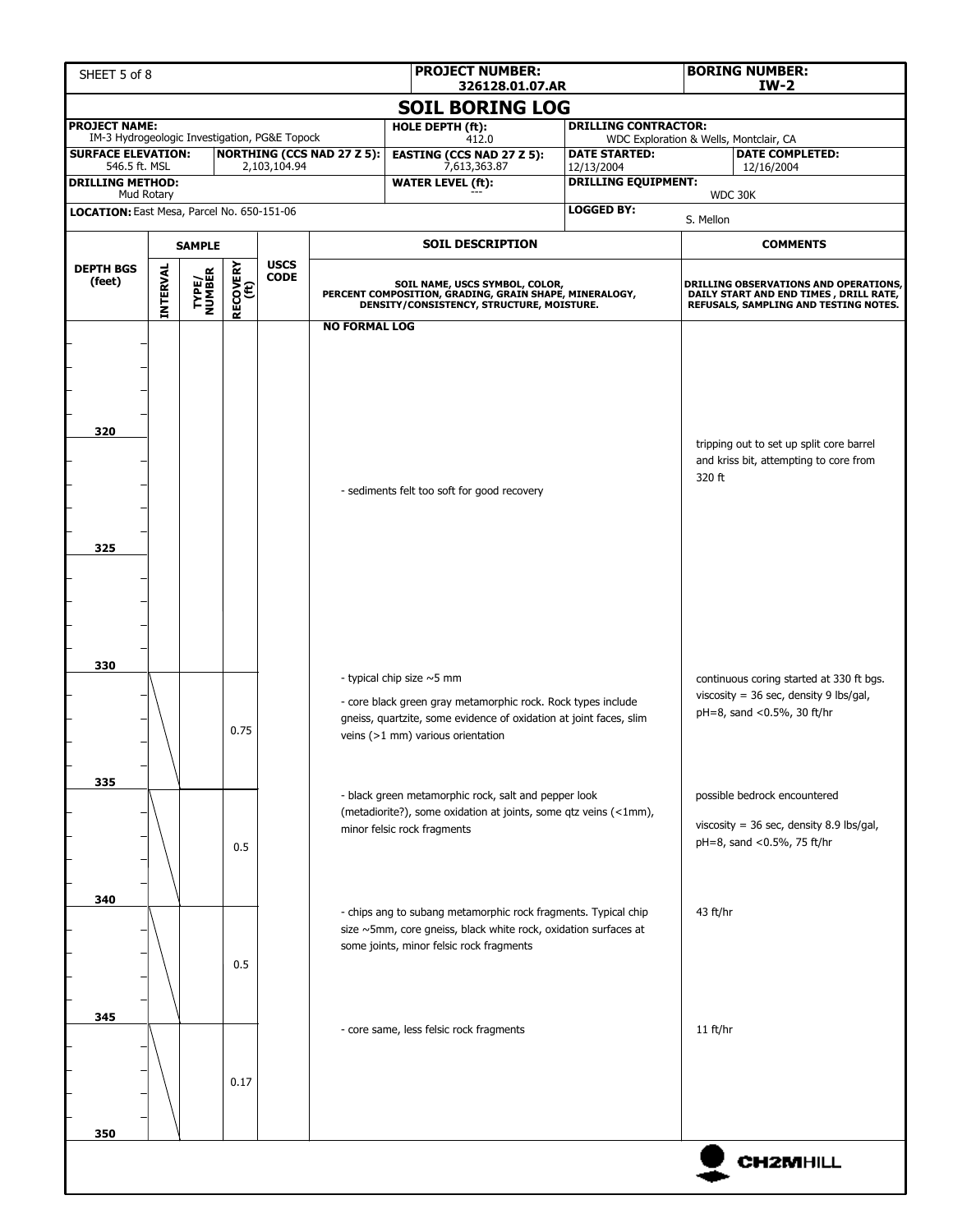| SHEET 6 of 8                                                          |                 |                 |                         |                            |                                   | <b>PROJECT NUMBER:</b>                                                                                                                                                                                                                                                                                         | <b>BORING NUMBER:</b><br>$IW-2$<br>326128.01.07.AR |                                                                                                                                 |                                                         |  |  |
|-----------------------------------------------------------------------|-----------------|-----------------|-------------------------|----------------------------|-----------------------------------|----------------------------------------------------------------------------------------------------------------------------------------------------------------------------------------------------------------------------------------------------------------------------------------------------------------|----------------------------------------------------|---------------------------------------------------------------------------------------------------------------------------------|---------------------------------------------------------|--|--|
|                                                                       |                 |                 |                         |                            |                                   | <b>SOIL BORING LOG</b>                                                                                                                                                                                                                                                                                         |                                                    |                                                                                                                                 |                                                         |  |  |
| <b>PROJECT NAME:</b><br>IM-3 Hydrogeologic Investigation, PG&E Topock |                 |                 |                         |                            |                                   | HOLE DEPTH (ft):                                                                                                                                                                                                                                                                                               | <b>DRILLING CONTRACTOR:</b>                        |                                                                                                                                 |                                                         |  |  |
| <b>SURFACE ELEVATION:</b>                                             |                 |                 |                         |                            | <b>NORTHING (CCS NAD 27 Z 5):</b> | 412.0<br><b>EASTING (CCS NAD 27 Z 5):</b>                                                                                                                                                                                                                                                                      | <b>DATE STARTED:</b>                               | WDC Exploration & Wells, Montclair, CA<br><b>DATE COMPLETED:</b>                                                                |                                                         |  |  |
| 546.5 ft. MSL<br><b>DRILLING METHOD:</b>                              |                 |                 |                         | 2,103,104.94               |                                   | 7,613,363.87<br><b>WATER LEVEL (ft):</b>                                                                                                                                                                                                                                                                       | 12/13/2004                                         | 12/16/2004<br><b>DRILLING EQUIPMENT:</b>                                                                                        |                                                         |  |  |
|                                                                       | Mud Rotary      |                 |                         |                            |                                   |                                                                                                                                                                                                                                                                                                                |                                                    |                                                                                                                                 | WDC 30K                                                 |  |  |
| LOCATION: East Mesa, Parcel No. 650-151-06                            |                 |                 |                         |                            |                                   |                                                                                                                                                                                                                                                                                                                | <b>LOGGED BY:</b>                                  | S. Mellon                                                                                                                       |                                                         |  |  |
| <b>SAMPLE</b>                                                         |                 |                 |                         |                            |                                   | <b>SOIL DESCRIPTION</b>                                                                                                                                                                                                                                                                                        |                                                    |                                                                                                                                 | <b>COMMENTS</b>                                         |  |  |
| <b>DEPTH BGS</b><br>(feet)                                            | <b>INTERVAL</b> | TYPE/<br>NUMBER | <b>RECOVERY</b><br>(ft) | <b>USCS</b><br><b>CODE</b> |                                   | SOIL NAME, USCS SYMBOL, COLOR,<br>PERCENT COMPOSITION, GRADING, GRAIN SHAPE, MINERALOGY,<br>DENSITY/CONSISTENCY, STRUCTURE, MOISTURE.                                                                                                                                                                          |                                                    | <b>DRILLING OBSERVATIONS AND OPERATIONS,</b><br>DAILY START AND END TIMES, DRILL RATE,<br>REFUSALS, SAMPLING AND TESTING NOTES. |                                                         |  |  |
|                                                                       |                 |                 | 0.67                    |                            | deposits.                         | <b>BEDROCK (BR)</b> - mixture of metamorphic rocks, consolidated<br>reddish brown conglomerate, and silty sandstone, v hard<br>metamorphic / felsic rock fragments, may be some megabreccia<br>- chips same, typical chip size 3 mm, core is black white<br>metamorphic rock, oxidation on some joint surfaces |                                                    |                                                                                                                                 | switched to solid core barrel<br>trying slower rotation |  |  |
| 355                                                                   |                 |                 | 0.42                    |                            |                                   |                                                                                                                                                                                                                                                                                                                |                                                    |                                                                                                                                 | viscosity = 42 sec, density 8.8 lbs/gal                 |  |  |
| 360                                                                   |                 |                 | 0.58                    |                            |                                   | - metamorphic rock, black green gray, 1 mm wide fractures veins<br>(qtz filled) oblique to core axis                                                                                                                                                                                                           |                                                    |                                                                                                                                 | trying faster rotation                                  |  |  |
|                                                                       |                 |                 | $\Omega$                |                            |                                   | - chips same, typical chip size $\sim$ 5mm                                                                                                                                                                                                                                                                     |                                                    |                                                                                                                                 |                                                         |  |  |
| 365                                                                   |                 |                 | $\mathbf{0}$            |                            |                                   | - metamorphic rock with oxidation on some joint surfaces gneiss,                                                                                                                                                                                                                                               |                                                    |                                                                                                                                 |                                                         |  |  |
|                                                                       |                 |                 | 0.38                    |                            |                                   | 4 mm wide qtz vein                                                                                                                                                                                                                                                                                             |                                                    |                                                                                                                                 |                                                         |  |  |
| 370                                                                   |                 |                 | 0.33                    |                            | core axis                         | - metamorphic rock black green gray, salt and pepper look<br>(gneiss or metadiorite), 1 mm wide qtz filled vein parallel with                                                                                                                                                                                  |                                                    |                                                                                                                                 | viscosity = $37$ sec, density 8.8 lbs/gal               |  |  |
| 375                                                                   |                 |                 | $\mathbf{0}$            |                            |                                   |                                                                                                                                                                                                                                                                                                                |                                                    | $6.8$ ft/hr                                                                                                                     |                                                         |  |  |
|                                                                       |                 |                 | 0.33                    |                            |                                   | - same with oxidation on joint surface                                                                                                                                                                                                                                                                         |                                                    | 5.8 ft/hr                                                                                                                       |                                                         |  |  |
| 380                                                                   |                 |                 | 0.63                    |                            | red brn)                          | - same but with traces of consolidated alluvial material (c sand,                                                                                                                                                                                                                                              |                                                    | 21 ft/hr                                                                                                                        |                                                         |  |  |
|                                                                       |                 |                 | 0.46                    | <b>BR</b>                  |                                   | - same but larger piece of consolidated alluvial material, well<br>graded f sand to f gravel, grain supported                                                                                                                                                                                                  |                                                    | 21.4 ft/hr                                                                                                                      |                                                         |  |  |
| 385                                                                   |                 |                 | 0                       |                            |                                   |                                                                                                                                                                                                                                                                                                                |                                                    |                                                                                                                                 |                                                         |  |  |
|                                                                       |                 |                 |                         |                            |                                   |                                                                                                                                                                                                                                                                                                                |                                                    |                                                                                                                                 | <b>CH2MHILL</b>                                         |  |  |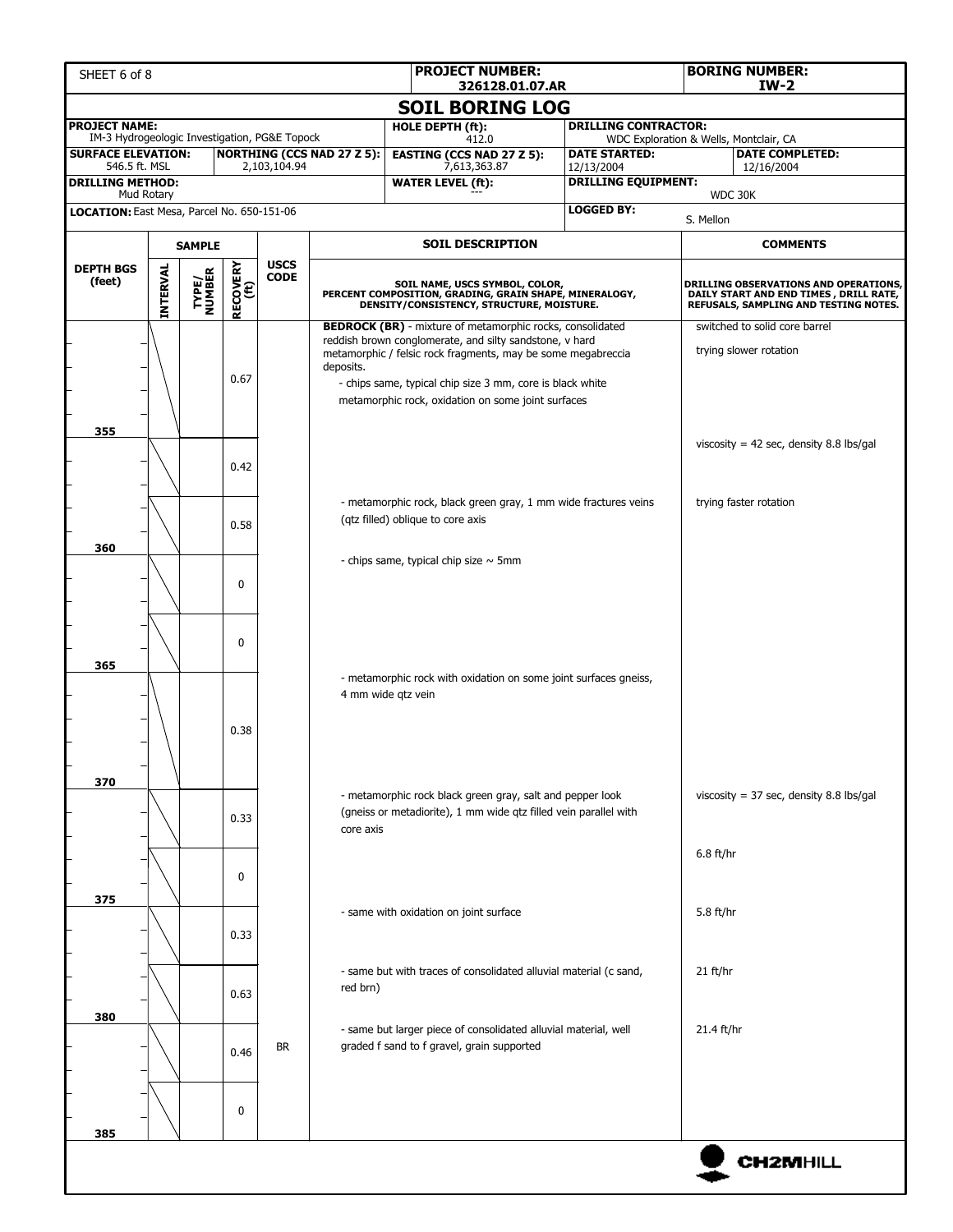| <b>PROJECT NUMBER:</b><br>SHEET 7 of 8<br>326128.01.07.AR                  |                 |                 |                  |                            |                                                                    |                                                                                                                                                                                             |                                          |                                                                                                                          | <b>BORING NUMBER:</b><br>$IW-2$                                       |  |  |
|----------------------------------------------------------------------------|-----------------|-----------------|------------------|----------------------------|--------------------------------------------------------------------|---------------------------------------------------------------------------------------------------------------------------------------------------------------------------------------------|------------------------------------------|--------------------------------------------------------------------------------------------------------------------------|-----------------------------------------------------------------------|--|--|
|                                                                            |                 |                 |                  |                            |                                                                    | <b>SOIL BORING LOG</b>                                                                                                                                                                      |                                          |                                                                                                                          |                                                                       |  |  |
| <b>PROJECT NAME:</b>                                                       |                 |                 |                  |                            |                                                                    | HOLE DEPTH (ft):                                                                                                                                                                            |                                          | <b>DRILLING CONTRACTOR:</b>                                                                                              |                                                                       |  |  |
| IM-3 Hydrogeologic Investigation, PG&E Topock<br><b>SURFACE ELEVATION:</b> |                 |                 |                  |                            | <b>NORTHING (CCS NAD 27 Z 5):</b>                                  | 412.0<br><b>EASTING (CCS NAD 27 Z 5):</b>                                                                                                                                                   | <b>DATE STARTED:</b>                     | WDC Exploration & Wells, Montclair, CA<br><b>DATE COMPLETED:</b>                                                         |                                                                       |  |  |
| 546.5 ft. MSL<br><b>DRILLING METHOD:</b>                                   |                 |                 |                  | 2,103,104.94               |                                                                    | 7,613,363.87<br><b>WATER LEVEL (ft):</b>                                                                                                                                                    | 12/13/2004<br><b>DRILLING EQUIPMENT:</b> |                                                                                                                          | 12/16/2004                                                            |  |  |
|                                                                            | Mud Rotary      |                 |                  |                            |                                                                    |                                                                                                                                                                                             |                                          |                                                                                                                          | WDC 30K                                                               |  |  |
| LOCATION: East Mesa, Parcel No. 650-151-06                                 |                 |                 |                  |                            |                                                                    |                                                                                                                                                                                             | <b>LOGGED BY:</b>                        | S. Mellon                                                                                                                |                                                                       |  |  |
| <b>SAMPLE</b>                                                              |                 |                 |                  |                            |                                                                    | <b>SOIL DESCRIPTION</b>                                                                                                                                                                     |                                          |                                                                                                                          | <b>COMMENTS</b>                                                       |  |  |
| <b>DEPTH BGS</b><br>(feet)                                                 | <b>INTERVAL</b> | TYPE/<br>NUMBER | RECOVERY<br>(ft) | <b>USCS</b><br><b>CODE</b> |                                                                    | SOIL NAME, USCS SYMBOL, COLOR,<br>PERCENT COMPOSITION, GRADING, GRAIN SHAPE, MINERALOGY,<br>DENSITY/CONSISTENCY, STRUCTURE, MOISTURE.                                                       |                                          | DRILLING OBSERVATIONS AND OPERATIONS,<br>DAILY START AND END TIMES, DRILL RATE,<br>REFUSALS, SAMPLING AND TESTING NOTES. |                                                                       |  |  |
|                                                                            |                 |                 | 0.13             |                            | deposits.                                                          | <b>BEDROCK (BR)</b> - mixture of metamorphic rocks, consolidated<br>reddish brown conglomerate, and silty sandstone, v hard<br>metamorphic / felsic rock fragments, may be some megabreccia |                                          |                                                                                                                          |                                                                       |  |  |
| 390                                                                        |                 |                 | $\mathbf{0}$     |                            |                                                                    | - metamorphic rock, salt and pepper look (metadiorite?)<br>oxidation on joint surface                                                                                                       |                                          | $25$ ft/hr                                                                                                               |                                                                       |  |  |
|                                                                            |                 |                 | $\mathbf{0}$     |                            |                                                                    |                                                                                                                                                                                             |                                          | 25 ft/hr                                                                                                                 |                                                                       |  |  |
| 395                                                                        |                 |                 | $\mathbf{0}$     |                            |                                                                    |                                                                                                                                                                                             |                                          | 19 ft/hr                                                                                                                 |                                                                       |  |  |
|                                                                            |                 |                 | $\mathbf 0$      |                            |                                                                    |                                                                                                                                                                                             |                                          |                                                                                                                          | viscosity = 39 sec, density 8.8 lbs/gal,<br>$pH = 8$ , sand < $0.5\%$ |  |  |
| 400                                                                        |                 |                 | $\mathbf{0}$     |                            |                                                                    | - mixture of broken up rock $\sim 0.5$ " to 2" combination of                                                                                                                               |                                          |                                                                                                                          |                                                                       |  |  |
| 405                                                                        |                 |                 | 0.42             |                            | supported                                                          | metamorphic rock and consolidated alluvial material - grains                                                                                                                                |                                          |                                                                                                                          |                                                                       |  |  |
| 410                                                                        |                 |                 | $\mathbf 0$      |                            |                                                                    |                                                                                                                                                                                             |                                          |                                                                                                                          |                                                                       |  |  |
|                                                                            |                 |                 |                  |                            |                                                                    | Boring Terminated at 412 ft                                                                                                                                                                 |                                          |                                                                                                                          |                                                                       |  |  |
|                                                                            |                 |                 |                  |                            | $brn = brown$<br>$It = light$<br>$dk = dark$<br>$f = fine-grained$ | <b>ABBREVIATIONS</b><br>$cc =$ continuous core run<br>$vf = very fine-grained$<br>$m = medium-grained$<br>$c = coarse-grained$                                                              |                                          |                                                                                                                          |                                                                       |  |  |
|                                                                            |                 |                 |                  |                            |                                                                    |                                                                                                                                                                                             |                                          |                                                                                                                          | <b>CH2MHILL</b>                                                       |  |  |